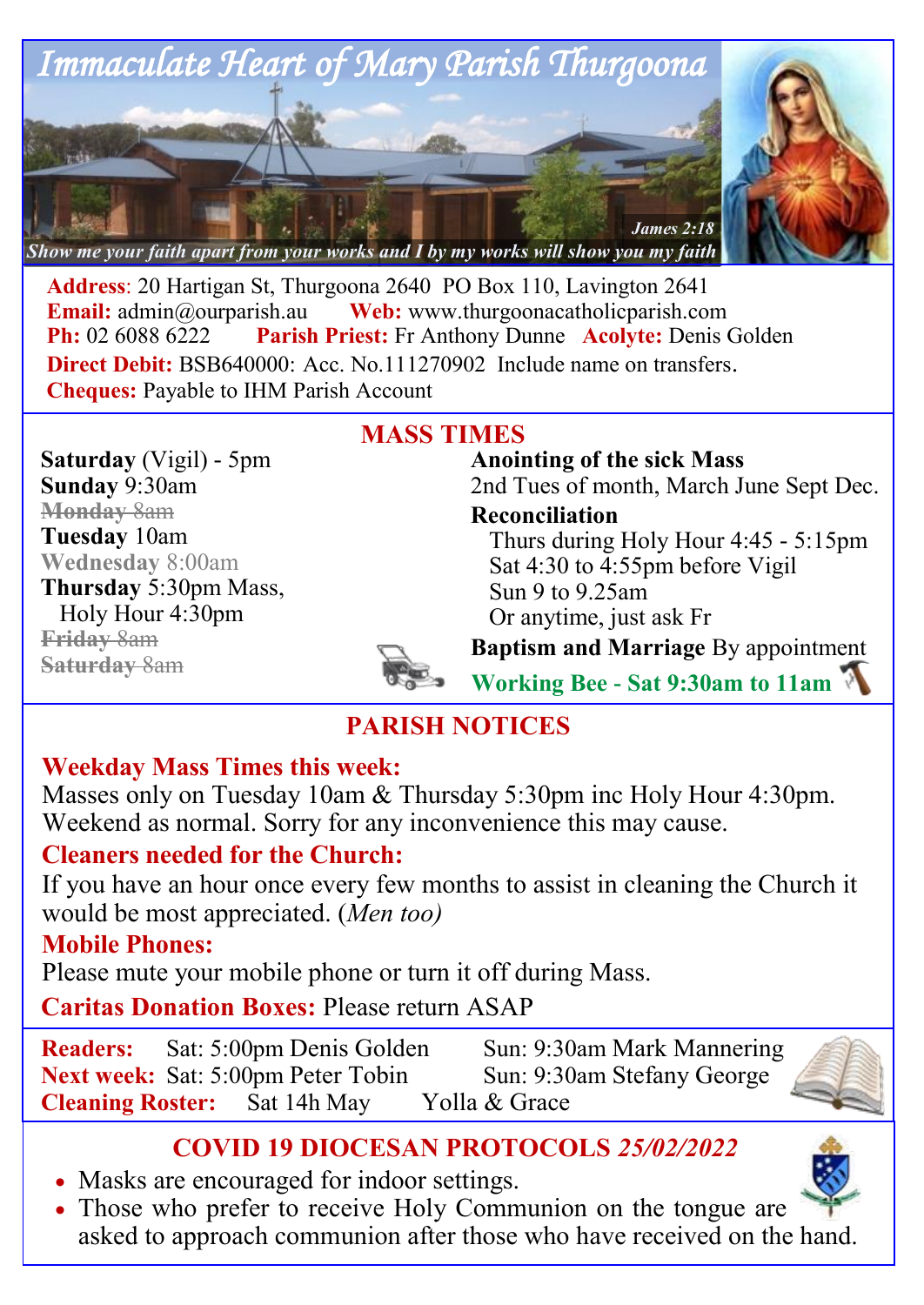# **4th SUNDAY OF EASTER 8/05/2022**

### **First reading Acts 13:14,43-52**

Paul and Barnabas carried on from Perga till they reached Antioch in Pisidia. Here they went to synagogue on the Sabbath and took their seats.

When the meeting broke up many Jews and devout converts joined Paul and Barnabas, and in their talks with them Paul and Barnabas urged them to remain faithful to the grace God had given them.

The next sabbath almost the whole town assembled to hear the word of God. When they saw the crowds, the Jews, prompted by jealousy, used blasphemies and contradicted everything Paul said. Then Paul and Barnabas spoke out boldly. 'We had to proclaim the word of God to you first, but since you have rejected it, since you do not think yourselves worthy of eternal life, we must turn to the pagans. For this is what the Lord commanded us to do when he said: I have made you a light for the nations,

so that my salvation may reach the ends of the earth.'

It made the pagans very happy to hear this and they thanked the Lord for his message; all who were destined for eternal life became believers. Thus the word of the Lord spread through the whole countryside.

But the Jews worked upon some of the devout women of the upper classes and the leading men of the city and persuaded them to turn against Paul and Barnabas and expel them from their territory. So they shook the dust from their feet in defiance and went off to Iconium; but the disciples were filled with joy and the Holy Spirit.

*We are his people, the sheep of his flock.*

I, John, saw a huge number, impossible to count, of people from every nation, race, tribe and language; they were standing in front of the throne and in front of the Lamb, dressed in white robes and holding palms in their hands. One of the elders said, 'These are the people who have been through the great persecution, and because they have washed their robes white again in the blood of the Lamb, they now stand in front of God's throne and serve him day and night in his sanctuary; and the One who sits on the throne will spread his tent over them. They will never hunger or thirst again; neither the sun nor scorching wind will ever plague them, because the Lamb who is at the throne will be their shepherd and will lead them to springs of living water; and God will wipe away all tears from their eyes.'

### **Gospel Acclamation John 10:14**

Alleluia, alleluia! I am the good shepherd, says the Lord; I know my sheep, and mine know me. Alleluia!

### **Responsorial Psalm Psalm 99(100):1-3,5**

### **Second reading Apocalypse 7:9,14-17**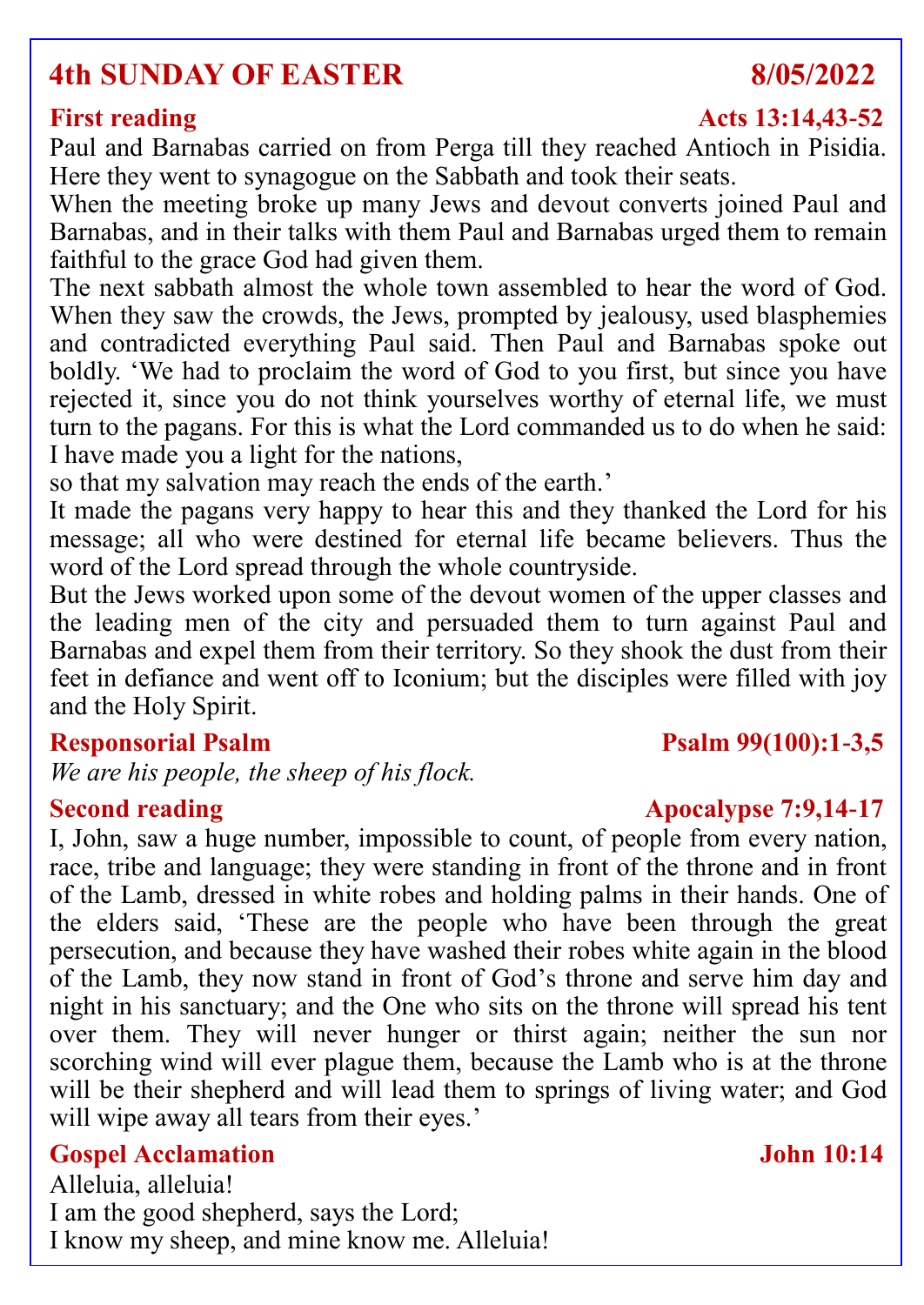## **Gospel John 10:27-30**

Jesus said: 'The sheep that belong to me listen to my voice; I know them and they follow me. I give them eternal life; they will never be lost and no one will ever steal them from me. The Father who gave them to me is greater than anyone, and no one can steal from the Father. The Father and I are one.' *universalis.com*

### **Prayers of the Faithfull:**

**For our sick,** Fr John Speakman, Joan Jacobs, Sam Courtella, Steve Drage, John Dunne, Katerie Byrnes, Jackson Davis, Mathew Dix, Seamus Clancy and Laurie Evans. We pray to the Lord. R. Lord hear our prayer. Laurie Evans. We pray to the Lord. **R.** Lord hear our prayer.

**For our recently departed,**Joan McCauley, John McCormick, Sue Barsby and those who's anniversaries occur at this time including Brian McPherson and Shirley Evens. We pray to the Lord. **R.** Lord hear our prayer.

### **Communion Antiphon**

The Good Shepherd has risen, who laid down his life for his sheep and willingly died for his flock, alleluia. *universalis.com*

# **BACKGROUND ON THE GOSPEL READING**

The fourth Sunday of Easter is also called Good Shepherd Sunday. In each



of the three lectionary cycles, the Gospel is taken from the tenth chapter of the Gospel of John. This chapter of John's Gospel follows Jesus' healing of the man born blind and the rejection of this miracle by Jewish leaders who question Jesus' authority to heal. Jesus responds to this challenge to his authority by calling himself the Good Shepherd. He is criticizing the Pharisees and other Jewish leaders. Already, the Pharisees and other Jewish leaders are so angered that they attempt to stone and arrest Jesus. This controversy with the

religious leaders continues until Jesus' death. Set in a moment of tension and conflict in John's Gospel, today's Gospel reading is Jesus' answer to the question, "Are you the Messiah?" Jesus responds by saying, in essence, "If you have to ask, then you are not one of my sheep." Then Jesus asserts his unity with the Father. At the conclusion of these words, John reports that the Jews intend to stone Jesus for blasphemy, but he escapes arrest. We may be less familiar with the metaphors of sheep and shepherd than those to whom Jesus spoke. The image of Jesus as the Good Shepherd and